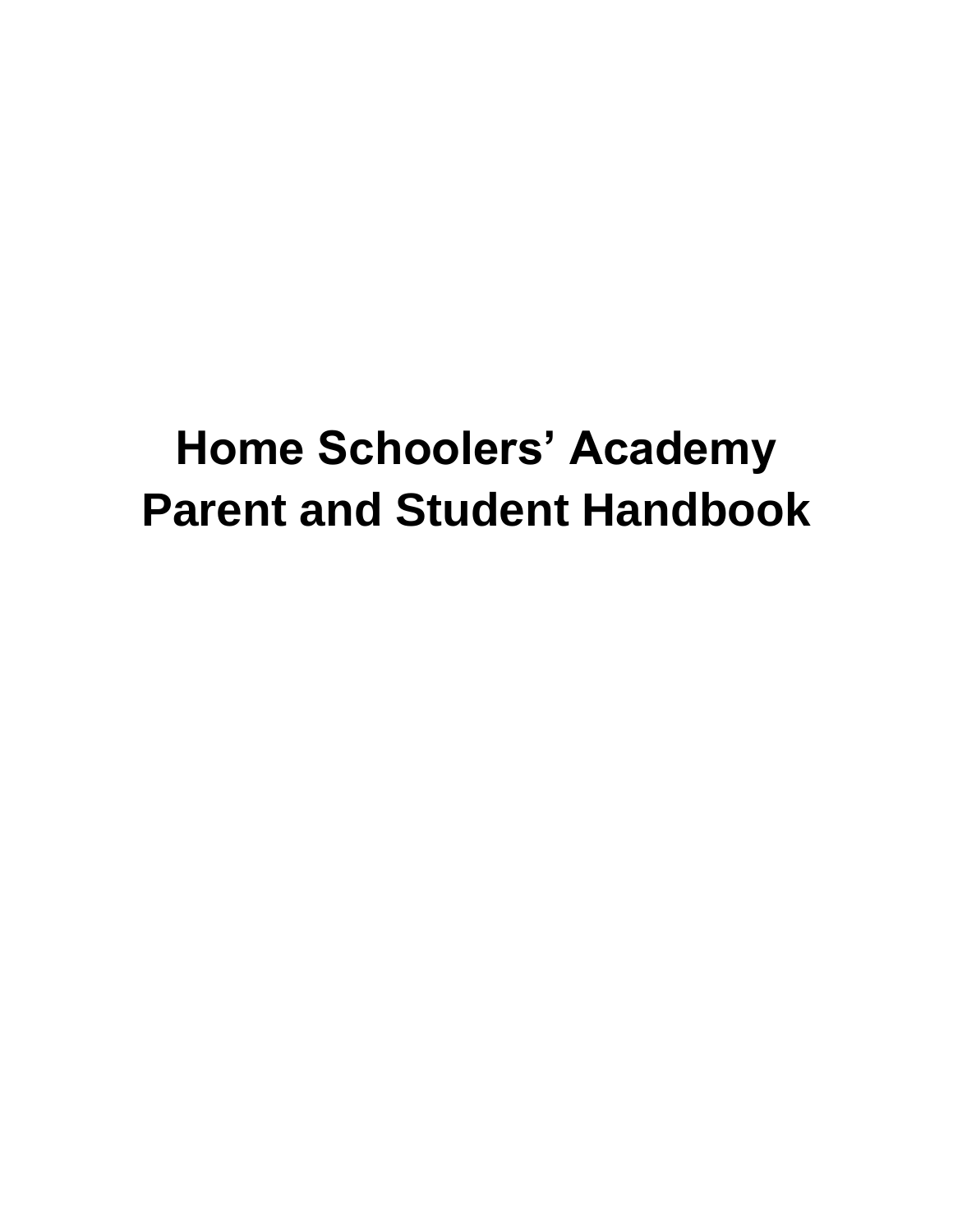## **TABLE OF CONTENTS**

| <b>Doctrinal Statement</b>                              | $\overline{2}$          |
|---------------------------------------------------------|-------------------------|
| <b>Standards of Conduct</b>                             | 3                       |
| <b>Specific Rules of Conduct</b>                        | 3                       |
| <b>Student Dress Code</b>                               | $\overline{\mathbf{4}}$ |
| <b>Discipline Policy</b>                                | 5 & 6                   |
| <b>Illness Policy</b>                                   | 7                       |
| <b>Other Student Policies</b>                           | 7                       |
| <b>Check-In/Check-Out</b>                               | 8                       |
| <b>Tuition</b>                                          | 8                       |
| <b>Parent Worker Requirement</b>                        | 8                       |
| <b>Parents in Classes Outside of Parent Worker Role</b> | 8                       |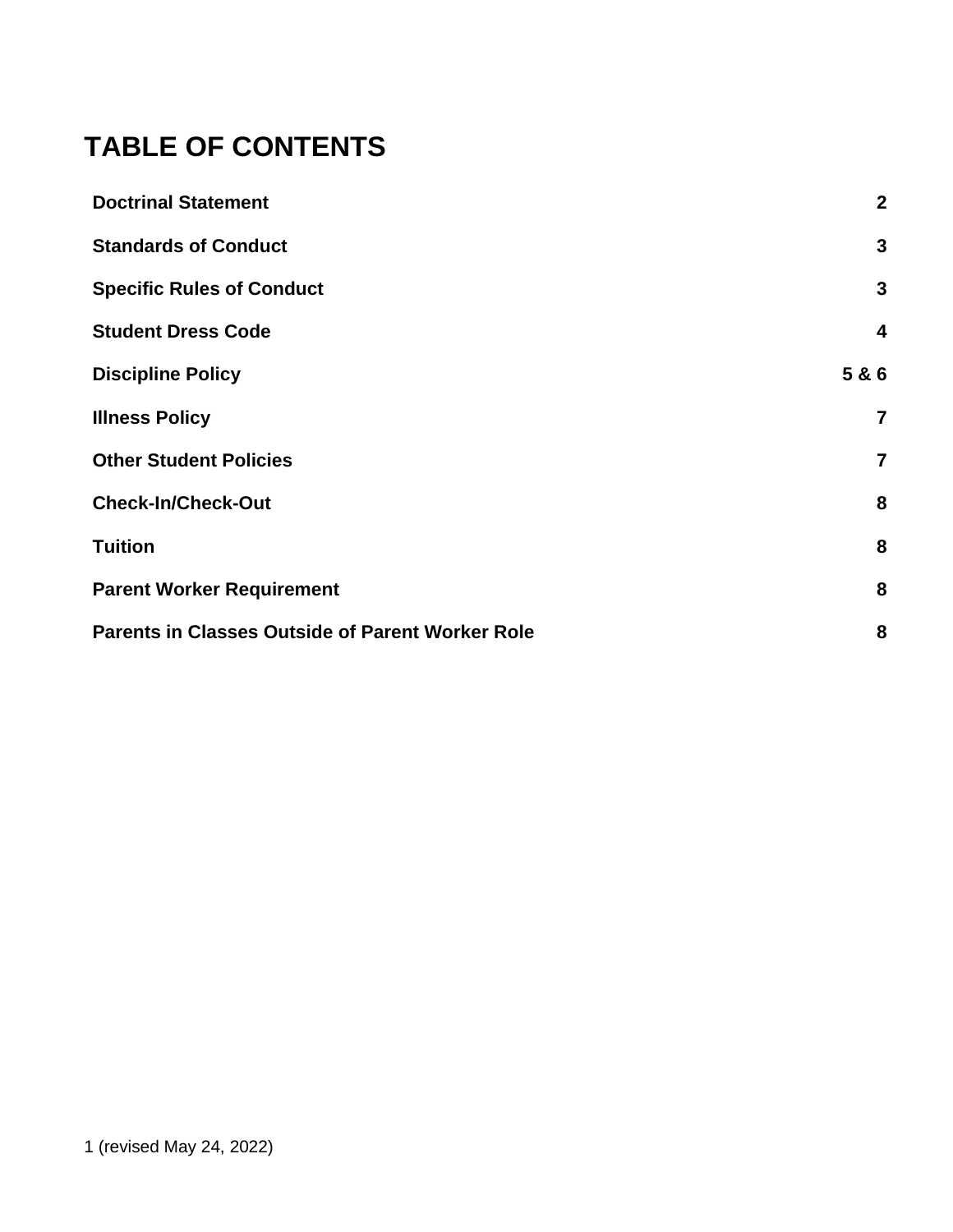The Board and Staff of Home Schoolers' Academy (HSA) are grateful that they have the opportunity to serve your family. We believe your children will enjoy their time at Home Schoolers' Academy, and we look forward to investing in their lives.

Above all, we want to see them grow in their faith and love for God. The following is our Doctrinal Statement, the foundation of our calling here at Home Schoolers' Academy.

### **Doctrinal Statement**

- 1. We believe the Bible to be the inspired, the only infallible, authoritative Word of God.
- 2. We believe that there is one God, eternally existent in three persons: Father, Son, and Holy Spirit.
- 3. We believe in the Deity of our Lord Jesus Christ, His virgin birth, His sinless life, His miracles, His vicarious death through His shed blood and His bodily resurrection, in His ascension to the right hand of the Father and His personal return in power and glory.
- 4. We believe that for the salvation of lost and sinful men, regeneration by the Holy Spirit is absolutely essential.
- 5. We believe in the present ministry of the Holy Spirit, by whose indwelling the Christian is enabled to live a godly life.
- 6. We believe in the resurrection of both the saved and the lost; they that are saved unto the resurrection of life and they that are lost unto the resurrection of damnation.
- 7. We believe in the spiritual unity of believers in our Lord Jesus Christ.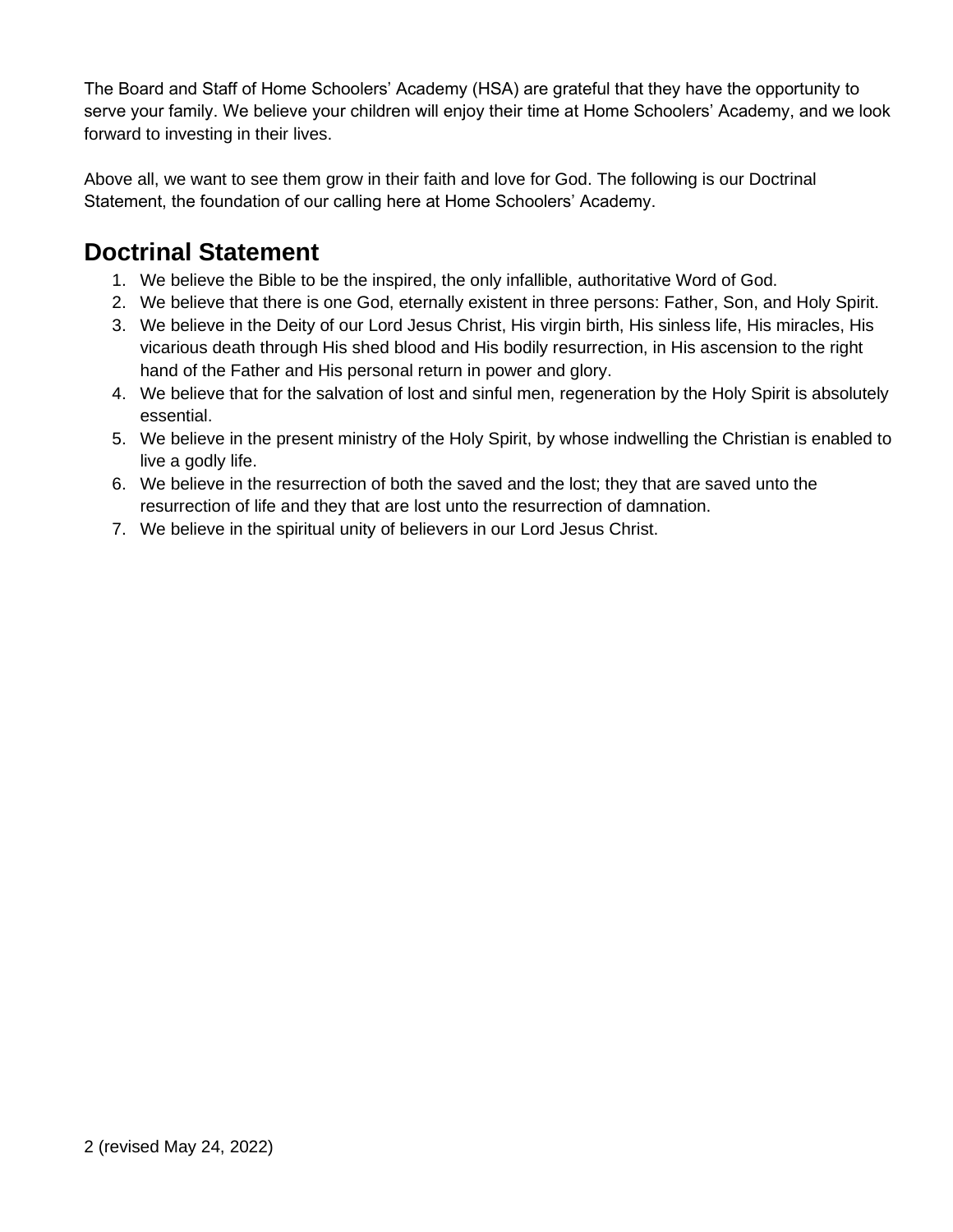### **Standards of Conduct**

The basis for our Standard of Conduct is Mark 12:28-31. In this passage, a teacher asks of Christ: Of all the commandments, which is the most important? Christ answers, Love the Lord your God with all your heart and with all your soul and with all your mind and with all your strength. The second is this: Love your neighbor as yourself. There is no commandment greater than these." (NIV)

Every Home Schoolers' Academy (HSA) student must understand that all behavior at Home Schoolers' Academy will be governed by the Biblical principles above: honoring and loving the Lord and honoring and loving one another. For the sake of instructing our children in the practical working out of these commandments, some additional specific direction is offered within this code; however, all behavior, whether specifically addressed or not, will be judged by Mark 12:28-31.

It is important for all parents to also understand the following two preliminary conduct requirements:

- 1. Home Schoolers' Academy offers classroom instruction in a group environment. Parents should make sure that their children have been instructed in mannerly classroom conduct, and that they can show reasonable ability to govern themselves without constant one-on-one supervision.
- 2. It is imperative that every parent and every student understand that Home Schoolers' Academy is not in the position of replacing the parental responsibility for character development in their children.

### **Specific Rules of Conduct**

- 1. Students must show respect for personal and school property. No student is to damage any church property or any other student's property in any way.
- 2. Students will confine themselves to the areas of the church designated for use by Home Schoolers' Academy. This includes only the specified classrooms, gymnasium, rest rooms, and hallways connecting these areas. Permission is not given to go into the kitchen or any other area for any reason without teacher supervision.
- 3. There will be no running in the building except as permitted in Physical Education Class. Students are to walk from class to class.
- 4. Students are to submit to instruction and discipline from the adults placed in authority over them in the Lord in a prompt, respectful manner.
- 5. During class, students are to direct their attention to the teacher, displaying respect and consideration for the teacher and their fellow students.
- 6. Before leaving a classroom, students should help with sanitizing tables, chairs, equipment, etc., gather all their belongings and assure that the classroom is being left neat and tidy.
- 7. Students must be quiet and orderly as they are dismissed from a class and remain so in the hallways between classes.
- 8. Speech and communications must be edifying and kind. No profanity, suggestive talk, rude comments, or mean-spirited teasing will be permitted.
- 9. No aggressive behavior between students will be tolerated. This includes arguing, bullying, fighting, roughhousing, pushing, kicking, etc.
- 10. Interactions among students while at Home Schoolers' Academy are to be conducted within the boundaries of chaste Christian conduct.
- 11. All conduct not specifically addressed in these rules (or elsewhere in the information provided) is still governed by Mark 12:28-31.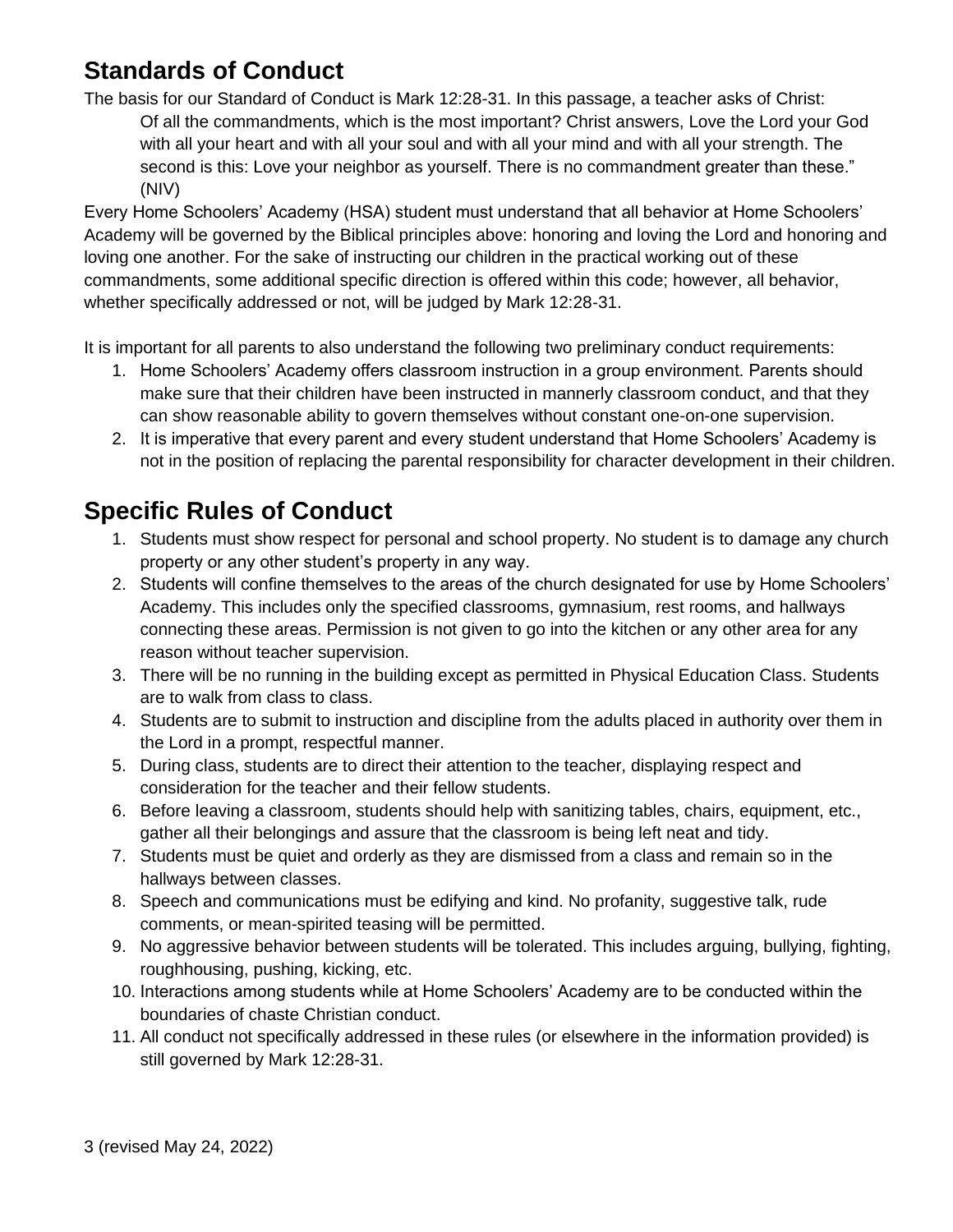### **Student Dress Code**

Students are to remember that they represent the Lord Jesus Christ and Home Schoolers' Academy in the manner of dress they choose. They are reminded to strive for the highest standards when it comes to appearance. If there is ever a question in the mind of a student or parent about the appropriateness of an outfit, it should not be worn. All outward appearances will be judged on the basis of modesty and appropriateness.

Home Schoolers' Academy students have the responsibility to dress cleanly, tastefully, neatly, and modestly for any occasion. Therefore, the following standards are required of all students.

- 1. All clothing will be judged on the basis of modesty and appropriateness.
- 2. No clothing with questionable imprinting will be permitted. Obscene and/or offensive language or logos on clothing are not permitted. Grunge or Goth style of dress is not permitted.
- 3. Clothing or lack of clothing is inappropriate when it is revealing or form fitting, and clothing should not be torn or have holes in them at inappropriate places. See-through clothing is unacceptable.
- 4. Clothing should be worn so that undergarments are not revealed on any occasion.
- 5. Skirts are permitted but must be no higher than 2 inches above the knees. Students do various activities in all classes that sometimes require them to sit on the floor. Therefore, it is recommended that shorts be worn under skirts.
- 6. Shorts are permitted but should come to the child's fingertips when standing.
- 7. Leggings are permitted but must be worn with a shirt that completely covers the buttocks and crotch.
- 8. All shirt straps must be at least three finger widths across.
- 9. Students must wear tennis shoes every week so that they may participate in PE. Flip- flops and sandals are not permitted.
- 10. Please realize that even though the weather may be slightly cool, students may still do outdoor activities. Please dress your child in warm enough clothes or send a jacket so that he/she can participate. A jacket may also be needed inside the building.
- 11. Art can get very messy. Please do not send your child in any clothing that you would mind getting a little paint on. Every attempt will be made to keep your child's clothing as paint free as possible. It's a good idea to send a paint smock in a resealable bag in your child's backpack.
- 12. There are different views on whether it is appropriate to wear hats inside the church sanctuary. We do not wish to offend anyone so hats will not be allowed inside the sanctuary.
- 13. Any hairstyle or fashion that the Board views as a distraction in the classroom is unacceptable.
- 14. Neither makeup nor nail polish should be worn by male students. Earrings for our young men are unacceptable during Home Schoolers' Academy functions.
- 15. Any excessive body piercings that the Board views as a distraction in the classroom are not acceptable for either gender.

We will try to fix a problem without interfering with the learning process. For example, a shirt can easily be turned inside out, or a cap can easily be removed. However, a parent may be called to bring a student new clothes or to pick up the child if the situation is not easily addressed. Any dispute over a student's appearance will be resolved at the Board's discretion.

Please reread through the list of guidelines above and make sure that both you and your students understand them. If you have any questions, please call the Home Schoolers' Academy Director.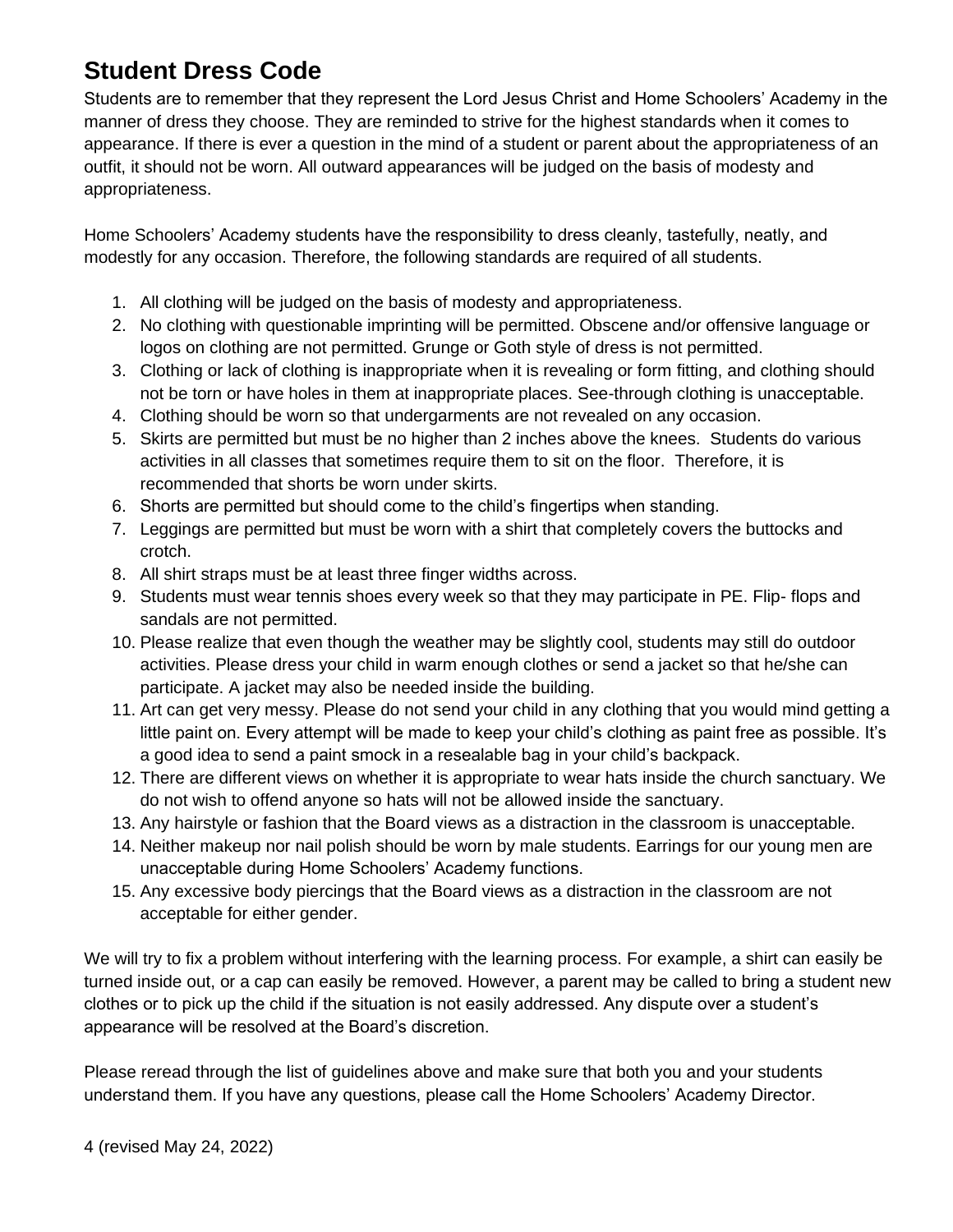### **Discipline**

Parents, it is not our goal to parent your child while at Home Schoolers' Academy. It is, however, our duty to keep our classrooms functioning in a way that honors God and represents homeschooling in a positive light. We do this by expecting our students to be obedient in our classrooms. If they choose not to be, they become a disruption and make it difficult for other students to learn.

Our goal is to put the responsibility on the student for their own behavior. It is the duty of Home Schoolers' Academy staff to enforce the policy, but it is up to the child to follow the rules and make choices that produce good fruit. There is a difference between willful disobedience and childish irresponsibility. It is just childish irresponsibility if the child is unaware of their actions being wrong. Once the child has been made aware of an issue with their behavior, their behavior is then a choice.

If the staff and Board feel that effort and progress is being made in all discipline and behavior situations, the child will be allowed to continue to attend Home Schoolers' Academy. However, if the staff and Board do not feel that significant effort and progress is being made, and if they feel that it is in the best interest of the other students attending Home Schoolers' Academy, a child may be asked to leave. This is a rare occurrence and an option used only as a last resort. Proper communication among the staff, parents, and students is the key to having a great year. Our goal is to provide a safe learning environment in which ALL students can feel loved and accepted as the unique individuals that God has created them to be.

#### **The policy used with 3/4**

The Teacher, Class Assistant or Parent Worker will ask the student to correct his/her behavior and will redirect the student. The student will be given three opportunities to change their behavior. If the student chooses to not correct their behavior, they will then be told to sit in timeout. Timeout will last one minute per their age. The adult in charge will set the timer. At the end of the time the adult will help the student rejoin the class activities.

If the student continues to struggle with discipline issues and the teacher feels it necessary, the student will be escorted to the director to determine why they are continuing to have problems in the classroom. Parents will be notified if their child has been sent to the Director during the day. A slip will be given to them at pick-up. If issues continue a Discipline Form will be filled out and the Director will speak with the parents at the end of the day.

#### **The policy used with 5/6**

The Teacher, Class Assistant or Parent Worker will ask the student to correct his/her behavior and will redirect the student when appropriate. The student will be given two chances to correct their behavior. If the student chooses to not correct their behavior, they will then be told to sit in timeout. Timeout will last for 5 minutes. They should QUIETLY get up from where they are and go sit in the designated timeout area. The adult in charge will set the timer. The student is to sit QUIETLY until the timer goes off. At the end of the time the adult will help the student rejoin the class activities.

If the student continues to struggle with discipline issues and the teacher feels it necessary, the student will be escorted to the director to determine why they are continuing to have problems in the classroom. Parents will be notified if their child has been sent to the Director during the day. A slip will be given to them at pick-up. If issues continue a Discipline Form will be filled out and the Director will speak with the parents at the end of the day.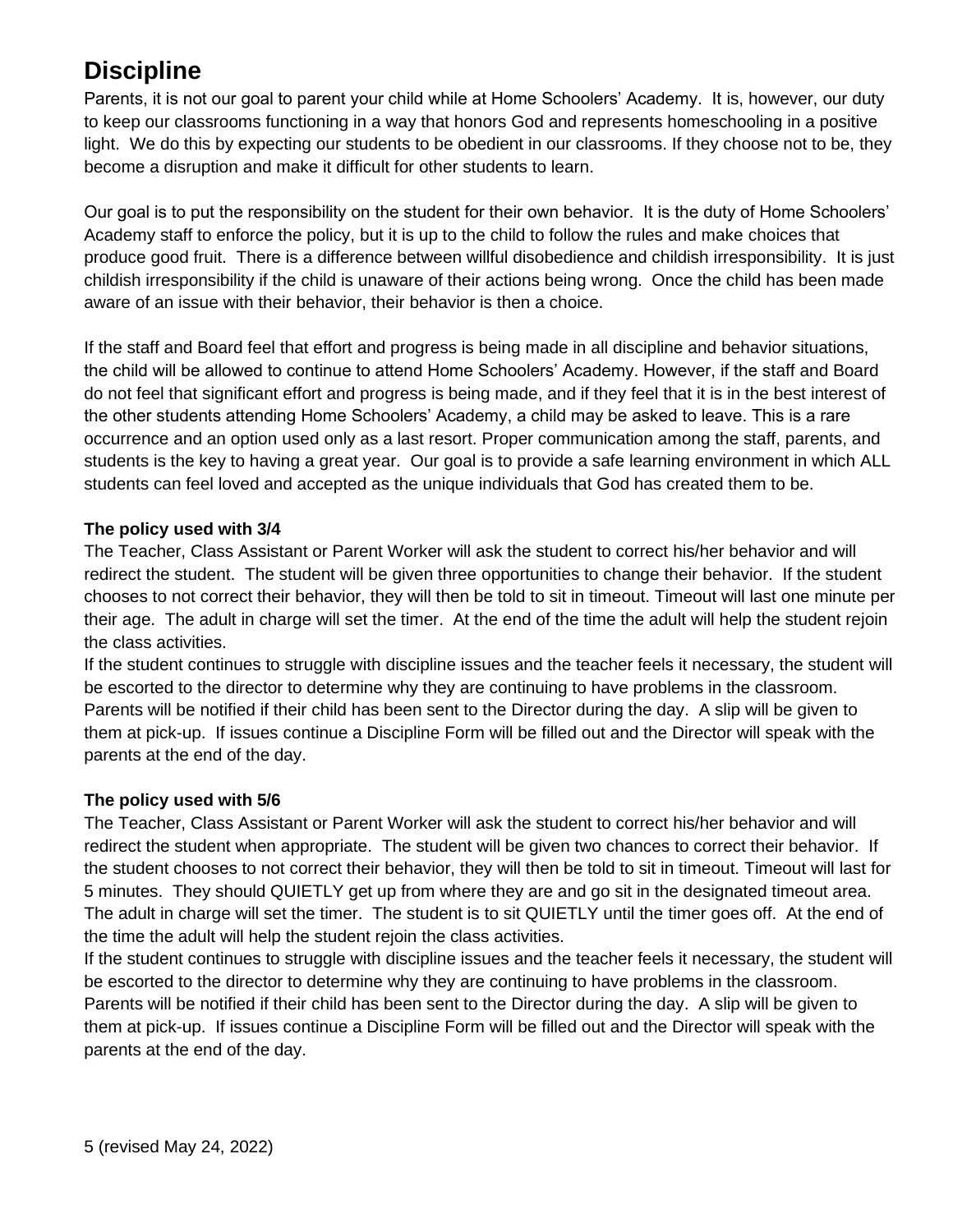#### **The policy used with 7/8**

The Teacher, Class Assistant or Parent Worker will ask a student to correct his/her behavior. This will be the student's warning. If the student chooses to not correct the behavior, they will then be told to sit in timeout. Timeout will last for 5 minutes. They should QUIETLY get up from where they are and go sit in the designated area. The adult in charge will set the timer. The student is to sit QUIETLY until the timer goes off. At that point, the student is to QUIETLY return to his/her original seat without any disruption. If they choose to create disruptions while returning, they will be told to go back to the timeout chair for five more minutes and this will be counted as their second timeout.

A student will be allowed two timeouts per day. On the third time they will instead be escorted to the Director to determine why they are continuing to have problems in the classroom. Parents will be notified if their child has been sent to the Director during the day. A slip will be given to them at pick-up. If issues continue a Discipline Form will be filled out and the Director will speak with the parents at the end of the day.

#### **The policy used with 9/10**

The Teacher, Class Assistant or Parent Worker will ask a student to correct his/her behavior. This will be the student's warning. If the student chooses not to correct their behavior they will be escorted to the Director. The Director will discuss the issue with the student and work with them on a plan to correct the behavior. If the student is cooperative and willing to work on the behavior they will be allowed to return to class. If not, a Discipline Form will be filled out and the parent will be asked to pick their child up immediately. They may return the following Monday.

If the student returns to the Director a second time that day, a Discipline Form will be filled out and the parent will be asked to pick their child up immediately. They may return the following Monday. Parents will be notified if their child has been sent to the Director during the day. If no Discipline Form has been filled out, a slip will be given to the parents at pick-up.

#### **The policy used with 11-13 and 14 & Up**

The Teacher, Class Assistant or Parent Worker will ask a student to correct his/her behavior. This will be the student's warning. If the student chooses not to correct their behavior a Discipline Form will be filled out and they will be escorted to the Director. The Director will discuss the issue with the student and work with them on a plan to correct the behavior. If the student is cooperative and willing to work on the behavior, they will be allowed to return to class. If not, the parent will be asked to pick their child up immediately. They may return the following Monday.

If the student returns to the Director a second time that day, the parent will be asked to pick their child up immediately. They may return the following Monday.

Discipline Form(s) will be given to the parent when the student is picked up.

If a student is openly defiant in ANY WAY to an adult, the student will be sent directly to the Director, a Discipline Form will be filled out, and the parent will be asked to pick up their child immediately. They may return the following Monday.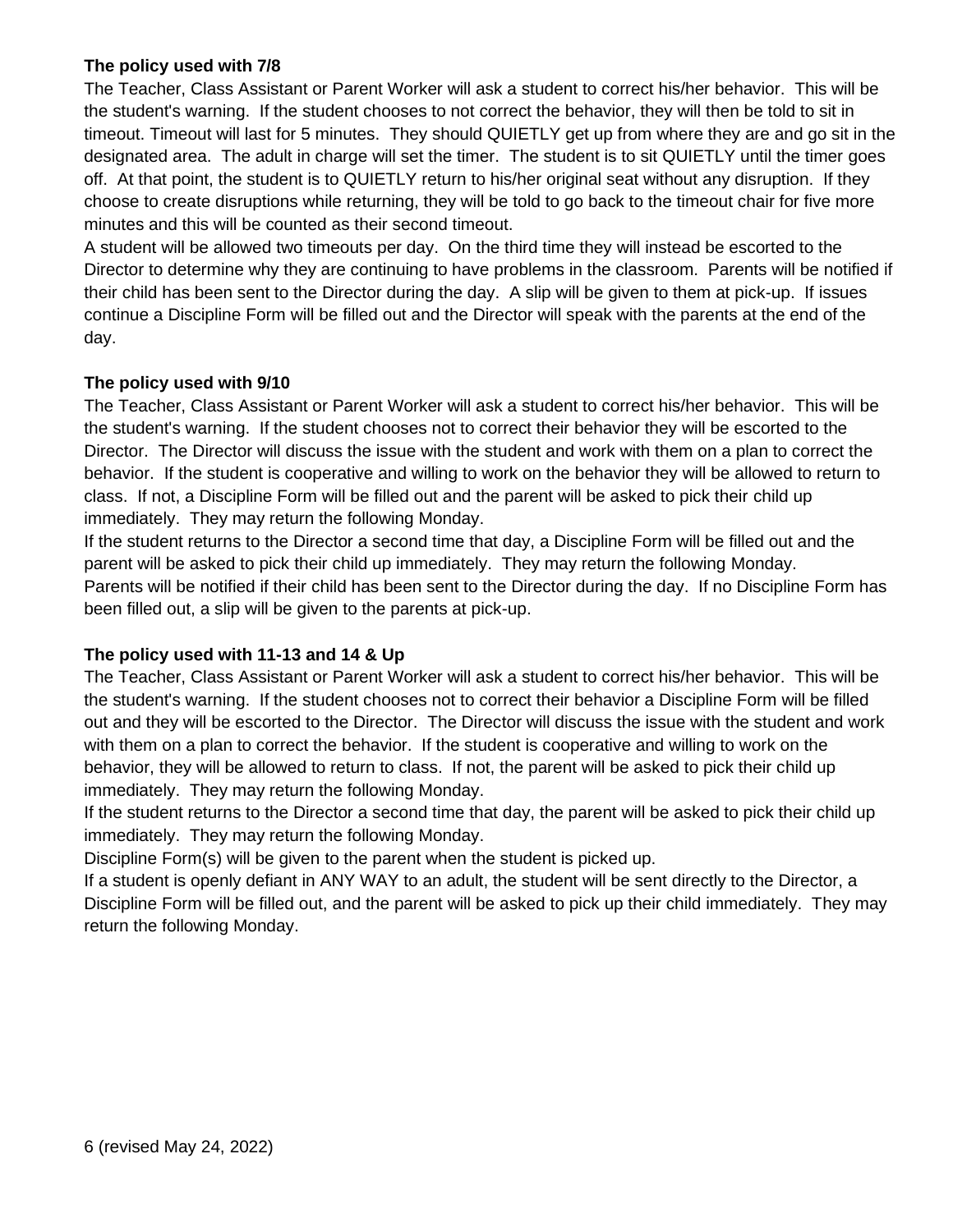### **Illness**

Each week we ask that you assess your children with the following guide. If there is any question regarding the health of a household member, we would ask that you play it safe and miss Home Schoolers' Academy for the week.

| Difficulty Breathing     | Unexplained Muscle aches/pain |
|--------------------------|-------------------------------|
| Loss of taste or smell   | Headaches                     |
| Fever of 100.0 F or over | Fatigue                       |
| Shortness of breath      | Nausea                        |
| Cough                    | Vomiting                      |
| Runny or blocked sinuses | Diarrhea                      |
| Sore throat              | Chills                        |

We understand that some of these symptoms can be caused by seasonal allergies. If a family member typically suffers from seasonal allergies and is displaying symptoms consistent with their normal allergic reaction, use your best judgment regarding attendance. A note should be sent with any student having seasonal allergy symptoms so that staff is aware of the issue. If any other symptoms are present in your home, please help your fellow co-op members by keeping your family home till you get better.

If anyone in your home tests positive for COVID your family needs to quarantine from HSA for 5 days from the most recent positive test.

If anyone in your family (with the exception of health care workers on duty) is directly exposed to a COVID positive person your family needs to quarantine from HAS for a 5-day period.

The Leadership Team wishes to support your family with prayer. Please let us know if your family is missing classes due to illness.

### **Other Student Policies**

- 1. Students should only bring to Home Schoolers' Academy items specifically requested by the teachers. Students may have cell phones on them, but they should be left off and should not be taken out during class time.
- 2. If a child cannot participate in P.E. on a specific day, the child shall bring a note of verification from home.
- 3. Students are not to bring guests with them to Home Schoolers' Academy.
- 4. Students are not to bring gum, toys, noisemakers, or other distracting or potentially dangerous objects to Home Schoolers' Academy.